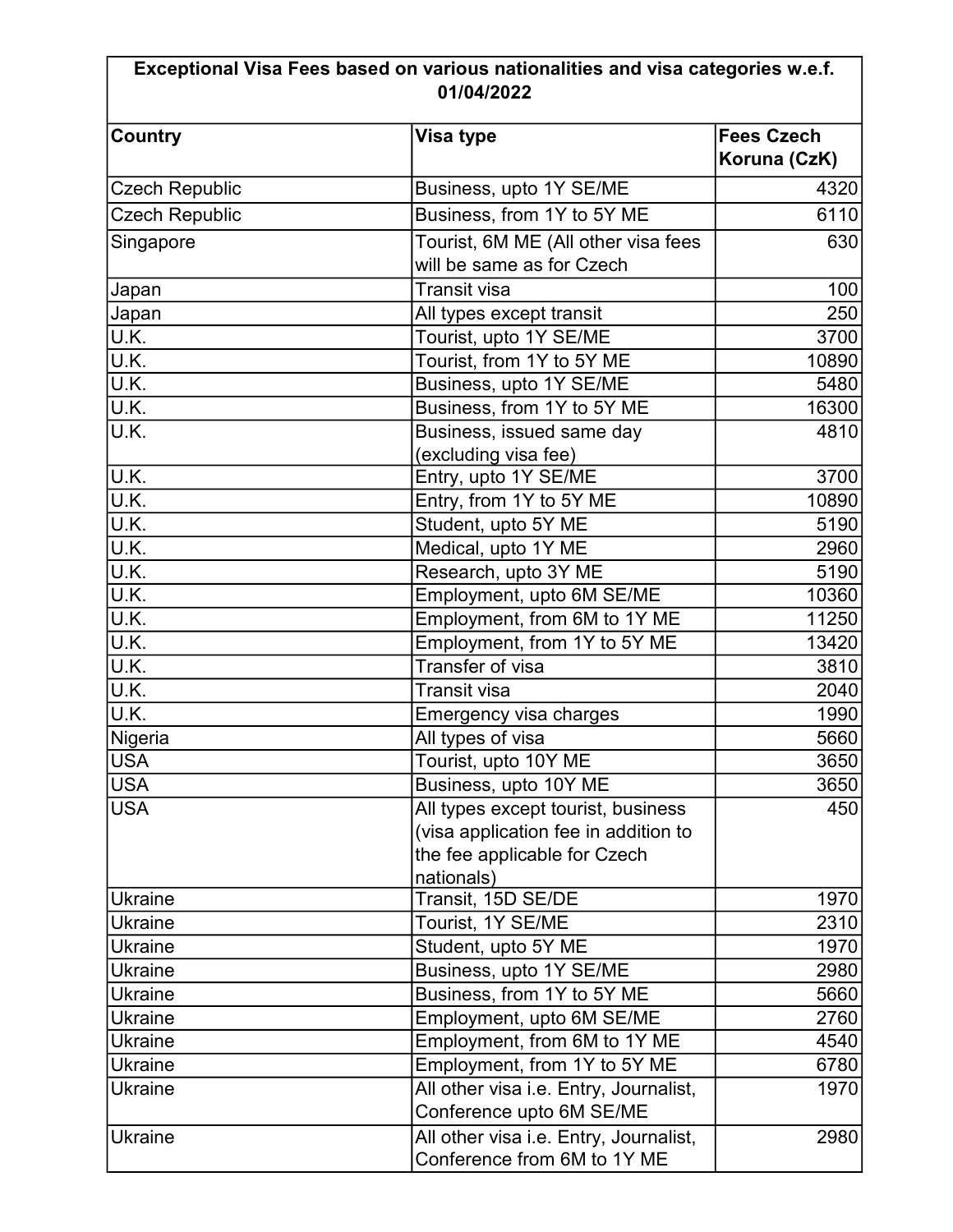| <b>Ukraine</b>                | All other visa i.e. Entry, Journalist, | 4540   |
|-------------------------------|----------------------------------------|--------|
|                               | Conference from 1Y to 5Y ME            |        |
| <b>Ukraine</b>                | Emergency visa charges                 | 1900   |
| Russia                        | All types of visa with Single entry    | 970    |
| <b>Russia</b>                 | All types of visa with Double entry    | 2090   |
| Russia                        | All types of visa with Multiple entry  | 2760   |
| $\overline{\mathsf{R}}$ ussia | Transfer of valid visa                 | 970    |
| Sri Lanka                     | Transit, 15D SE/DE                     | 300    |
| Sri Lanka                     | Tourist, 30D DE                        | 410    |
| Sri Lanka                     | Tourist, 90D SE                        | 410    |
| Sri Lanka                     | Tourist, 90D DE                        | 630    |
| Sri Lanka                     | Tourist, 6M DE/ME                      | 630    |
| Sri Lanka                     | Entry, 1Y ME                           | 630    |
| Sri Lanka                     | Business, 30D ME                       | 630    |
| Sri Lanka                     | Business, 90D SE                       | 680    |
| Sri Lanka                     | Business, 90D ME                       | 970    |
| Sri Lanka                     | Business, 1Y ME                        | 1860   |
| Sri Lanka                     | Business, from 1Y to 5Y ME             | 2760   |
| Sri Lanka                     | Employment, 1Y ME                      | 3580   |
| Sri Lanka                     | Student, upto 1Y (for institutions     | 1040   |
|                               | covered by bilateral agreement)        |        |
| Sri Lanka                     | Student, more than 1Y (for             | 1880   |
|                               | institutions covered by bilateral      |        |
|                               | agreement)                             |        |
| Sri Lanka                     | Student, (for institutions not         | 1880   |
|                               | covered by bilateral agreement)        |        |
| Mozambique                    | Tourist, SE                            | 1860   |
| Mozambique                    | Tourist, SE - Urgent                   | 3430   |
| Mozambique                    | Tourist, ME                            | 4990   |
| Mozambique                    | Tourist, ME - Urgent                   | 6780   |
| Mozambique                    | <b>Business and Employment</b>         | Gratis |
| Mozambique                    | All other types of visas (except       | 4990   |
|                               | Transit and Student) upto 6M           |        |
| Mozambique                    | All other types of visas (except       | 6780   |
|                               | Transit and Student) upto 6M -         |        |
|                               | Urgent                                 |        |
| Mozambique                    | All other types of visas (except       | 6780   |
|                               | Transit and Student) from 6M to 5Y     |        |
|                               | - Urgent/Non-urgent                    |        |
| Ecuador                       | Business, upto 1Y ME                   | 5440   |
| Ecuador                       | Business, from 1Y to 5Y ME             | 7230   |
| <b>New Zealand</b>            | Business, upto 1Y ME                   | 2980   |
| <b>New Zealand</b>            | Business, from 1Y to 5Y ME             | 5660   |
| <b>New Zealand</b>            | Employment, upto 6M SE/ME              | 3320   |
| <b>New Zealand</b>            | Employment, from 6M to 1Y ME           | 4540   |
| <b>New Zealand</b>            | Employment, from 1Y to 5Y ME           | 6780   |
| France                        | Business, upto 1Y ME                   | 3760   |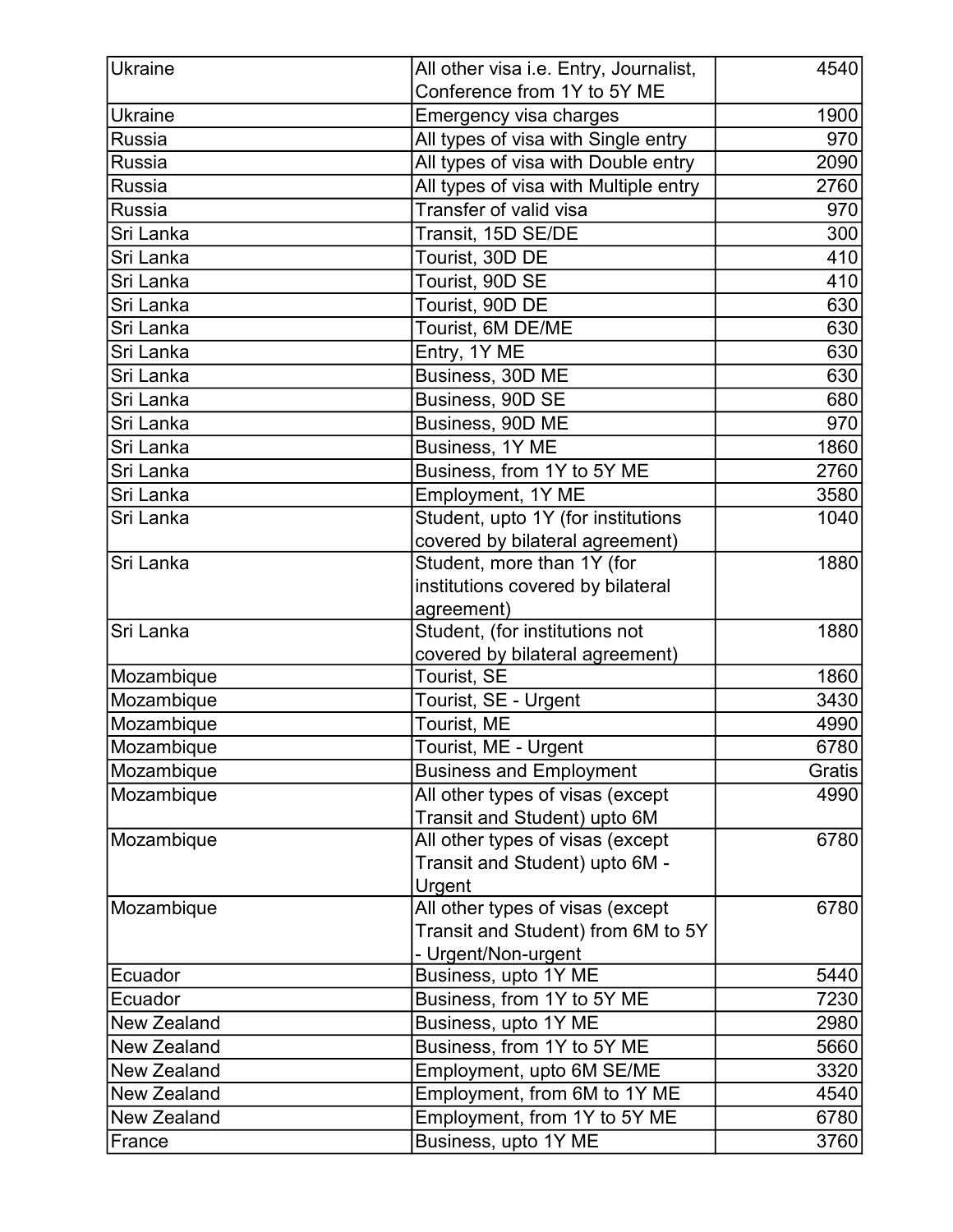| France           | Business, from 1Y to 5Y ME   | 5660  |
|------------------|------------------------------|-------|
| France           | Employment, upto 6M SE/ME    | 3090  |
| France           | Employment, from 6M to 1Y ME | 4540  |
| France           | Employment, from 1Y to 5Y ME | 6780  |
| <b>Australia</b> | Business, upto 1Y ME         | 4880  |
| Australia        | Business, from 1Y to 5Y ME   | 6670  |
| <b>Australia</b> | Employment, upto 6M SE/ME    | 4100  |
| Australia        | Employment, from 6M to 1Y ME | 4990  |
| Australia        | Employment, from 1Y to 5Y ME | 6780  |
| Iran             | Business, upto 1Y ME         | 6220  |
| Iran             | Business, from 1Y to 5Y ME   | 8010  |
| Iran             | Employment, upto 6M SE/ME    | 5330  |
| Iran             | Employment, from 6M to 1Y ME | 6220  |
| Iran             | Employment, from 1Y to 5Y ME | 8010  |
| Ireland          | Business, upto 1Y ME         | 4540  |
| Ireland          | Business, from 1Y to 5Y ME   | 6330  |
| Ireland          | Employment, upto 6M SE/ME    | 3650  |
| Ireland          | Employment, from 6M to 1Y ME | 4540  |
| Ireland          | Employment, from 1Y to 5Y ME | 6780  |
| Philippines      | Business, upto 1Y ME         | 4990  |
| Philippines      | Business, from 1Y to 5Y ME   | 6780  |
| Poland           | Business, upto 1Y ME         | 3320  |
| Poland           | Business, from 1Y to 5Y ME   | 5660  |
| Saudi Arabia     | Business, upto 1Y ME         | 4880  |
| Saudi Arabia     | Business, from 1Y to 5Y ME   | 6670  |
| <b>Thailand</b>  | Business, upto 1Y ME         | 4540  |
| <b>Thailand</b>  | Business, from 1Y to 5Y ME   | 6330  |
| <b>Thailand</b>  | Employment, upto 6M SE/ME    | 3650  |
| <b>Thailand</b>  | Employment, from 6M to 1Y ME | 4540  |
| Thailand         | Employment, from 1Y to 5Y ME | 6780  |
| U.A.E.           | Business, upto 1Y ME         | 9350  |
| U.A.E.           | Business, from 1Y to 5Y ME   | 11140 |
| U.A.E.           | Employment, upto 6M SE/ME    | 8460  |
| U.A.E.           | Employment, from 6M to 1Y ME | 9350  |
| U.A.E.           | Employment, from 1Y to 5Y ME | 11140 |
| Canada           | Employment, upto 6M SE/ME    | 3430  |
| Canada           | Employment, from 6M to 1Y ME | 4540  |
| Canada           | Employment, from 1Y to 5Y ME | 6780  |
| <b>Denmark</b>   | Employment, upto 6M SE/ME    | 2870  |
| <b>Denmark</b>   | Employment, from 6M to 1Y ME | 4540  |
| <b>Denmark</b>   | Employment, from 1Y to 5Y ME | 6780  |
| Israel           | Employment, upto 6M SE/ME    | 22420 |
| <b>Israel</b>    | Employment, from 6M to 1Y ME | 23320 |
| <b>Israel</b>    | Employment, from 1Y to 5Y ME | 25110 |
| Pakistan         | All types of visa            | 100   |